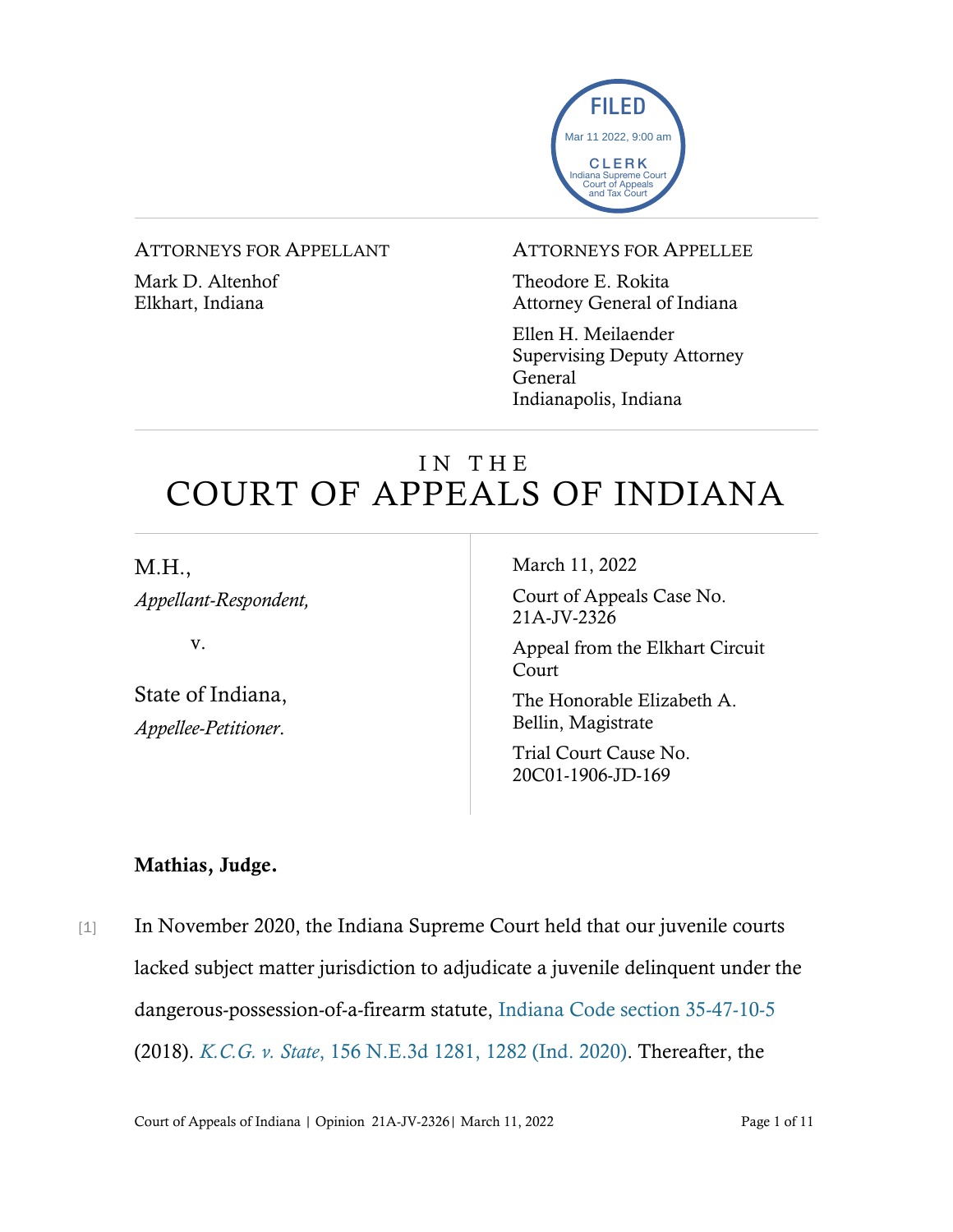Indiana General Assembly enacted emergency legislation to amend [Indiana](https://www.westlaw.com/Document/N20E116D0A32211EBB40EA0C3B6229607/View/FullText.html?transitionType=Default&contextData=(sc.Default)&VR=3.0&RS=da3.0)  [Code section 31-37-1-2](https://www.westlaw.com/Document/N20E116D0A32211EBB40EA0C3B6229607/View/FullText.html?transitionType=Default&contextData=(sc.Default)&VR=3.0&RS=da3.0) to read in relevant part as follows: "A child commits a delinquent act if, before becoming eighteen (18) years of age, the child commits an act . . . in violation of [I.C. §] 35-47-10-5[.]" P.L. 84-2021 § 1 (effective Apr. 19, 2021).

[2] The only issue in this appeal is a question of law: did the juvenile court here lack subject matter jurisdiction to adjudicate the juvenile a delinquent under [I.C. § 35-47-10-5](https://www.westlaw.com/Document/ND9B93741E28811E2AA06D468E27035D5/View/FullText.html?transitionType=Default&contextData=(sc.Default)&VR=3.0&RS=cblt1.0) for an act the juvenile committed prior to the statutory amendment? We hold that the law in effect at the time of the act, as interpreted by our Supreme Court in *[K.C.G.](https://www.westlaw.com/Document/I063c2060285f11eba094ed6df7a8b3f2/View/FullText.html?transitionType=Default&contextData=(sc.Default)&VR=3.0&RS=da3.0)*, requires holding that the juvenile court lacked subject matter jurisdiction over the State's petition. We further hold that retroactively applying the statutory amendment would allow juveniles to be punished for acts that, at the time they were committed, were legally not acts for which juveniles could be punished, which would violate a juvenile's right to be free from *ex post facto* laws. Therefore, we reverse and remand with instructions to vacate M.H.'s adjudication as a delinquent under the dangerouspossession-of-a-firearm statute for an act he committed in 2019.

### Facts and Procedural History

[3] In June 2019, Elkhart Police Department officers observed M.H. and two other juveniles trespassing and placed all three juveniles under arrest. M.H. then "began to pull away forcefully" from the officers, and, "[d]uring a brief scuffle," M.H. "was tackled to the ground" and handcuffed. Appellant's App. Vol. 2 at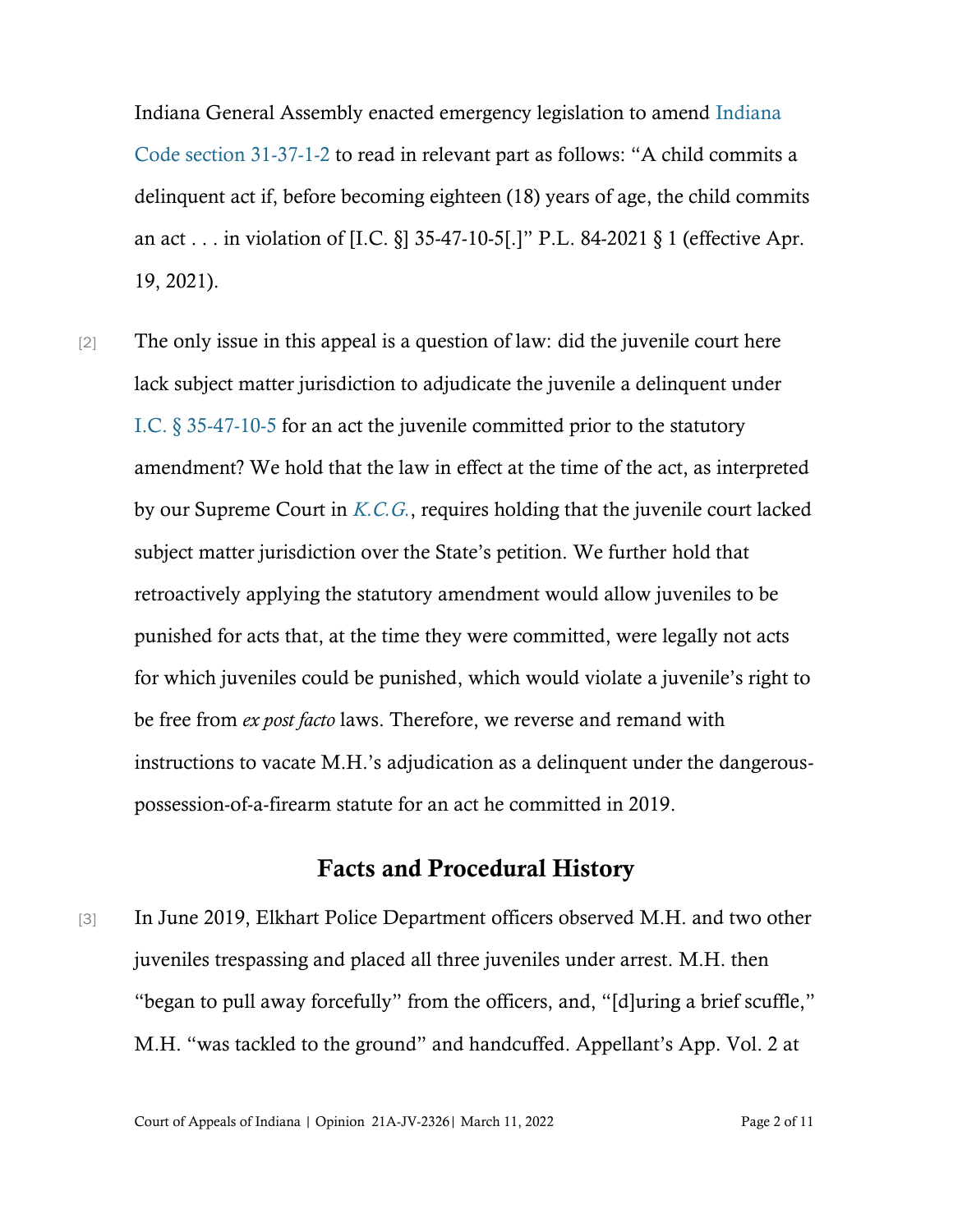4. Officers then discovered a silver and black .380 caliber handgun on M.H. The handgun was loaded.

[4] The State filed a formal delinquency petition against M.H. and alleged in relevant part<sup>1</sup> that M.H. committed a delinquent act when he was in dangerous possession of a firearm in violation of [Indiana Code section 35-47-10-5 \(2018\).](https://www.westlaw.com/Document/ND9B93741E28811E2AA06D468E27035D5/View/FullText.html?transitionType=Default&contextData=(sc.Default)&VR=3.0&RS=cblt1.0) In July, the juvenile court held an initial hearing on the delinquency petition. At that hearing, M.H. admitted to the dangerous possession of a firearm, and the juvenile court adjudicated him a delinquent accordingly.

[5] In November 2020, our Supreme Court held that our juvenile courts lacked subject matter jurisdiction to adjudicate juvenile delinquents under [Indiana](https://www.westlaw.com/Document/ND9B93741E28811E2AA06D468E27035D5/View/FullText.html?transitionType=Default&contextData=(sc.Default)&VR=3.0&RS=cblt1.0)  [Code section 35-47-10-5 \(2018\).](https://www.westlaw.com/Document/ND9B93741E28811E2AA06D468E27035D5/View/FullText.html?transitionType=Default&contextData=(sc.Default)&VR=3.0&RS=cblt1.0) *K.C.G.*[, 156 N.E.3d at 1282.](https://www.westlaw.com/Document/I063c2060285f11eba094ed6df7a8b3f2/View/FullText.html?transitionType=Default&contextData=(sc.Default)&VR=3.0&RS=da3.0&fragmentIdentifier=co_pp_sp_7902_1282) Following that holding, M.H. filed a motion for relief from judgment under [Indiana Trial Rule](https://www.westlaw.com/Document/NDC5DDDC0922411DDBEB5CD2E2855D99B/View/FullText.html?transitionType=Default&contextData=(sc.Default)&VR=3.0&RS=da3.0)   $60(B)(6)^2$  $60(B)(6)^2$  and asserted that, because the juvenile court lacked subject matter jurisdiction to adjudicate him a delinquent under [Indiana Code section 35-47-](https://www.westlaw.com/Document/ND9B93741E28811E2AA06D468E27035D5/View/FullText.html?transitionType=Default&contextData=(sc.Default)&VR=3.0&RS=cblt1.0) 10-5 [\(2018\),](https://www.westlaw.com/Document/ND9B93741E28811E2AA06D468E27035D5/View/FullText.html?transitionType=Default&contextData=(sc.Default)&VR=3.0&RS=cblt1.0) that judgment was void *ab initio* and must be vacated. After a hearing, the juvenile court denied M.H.'s motion. This appeal ensued.

 $1$  The State also alleged, and the juvenile court adjudicated him to be, that M.H. was a delinquent for resisting law enforcement, as a Class A misdemeanor when committed by an adult, and for railroad trespass, as a Class B misdemeanor when committed by an adult. Neither of those adjudications is relevant to this appeal.

<sup>&</sup>lt;sup>2</sup> [Indiana Trial Rule 60\(B\)\(6\)](https://www.westlaw.com/Document/NDC5DDDC0922411DDBEB5CD2E2855D99B/View/FullText.html?transitionType=Default&contextData=(sc.Default)&VR=3.0&RS=da3.0) permits a party to move for relief from judgment on the ground that the judgment is "void" and the motion is made "within a reasonable time." The juvenile court found that M.H.'s motion for relief from judgment under that rule was "proper." Appellant's App. Vol. 2 at 39.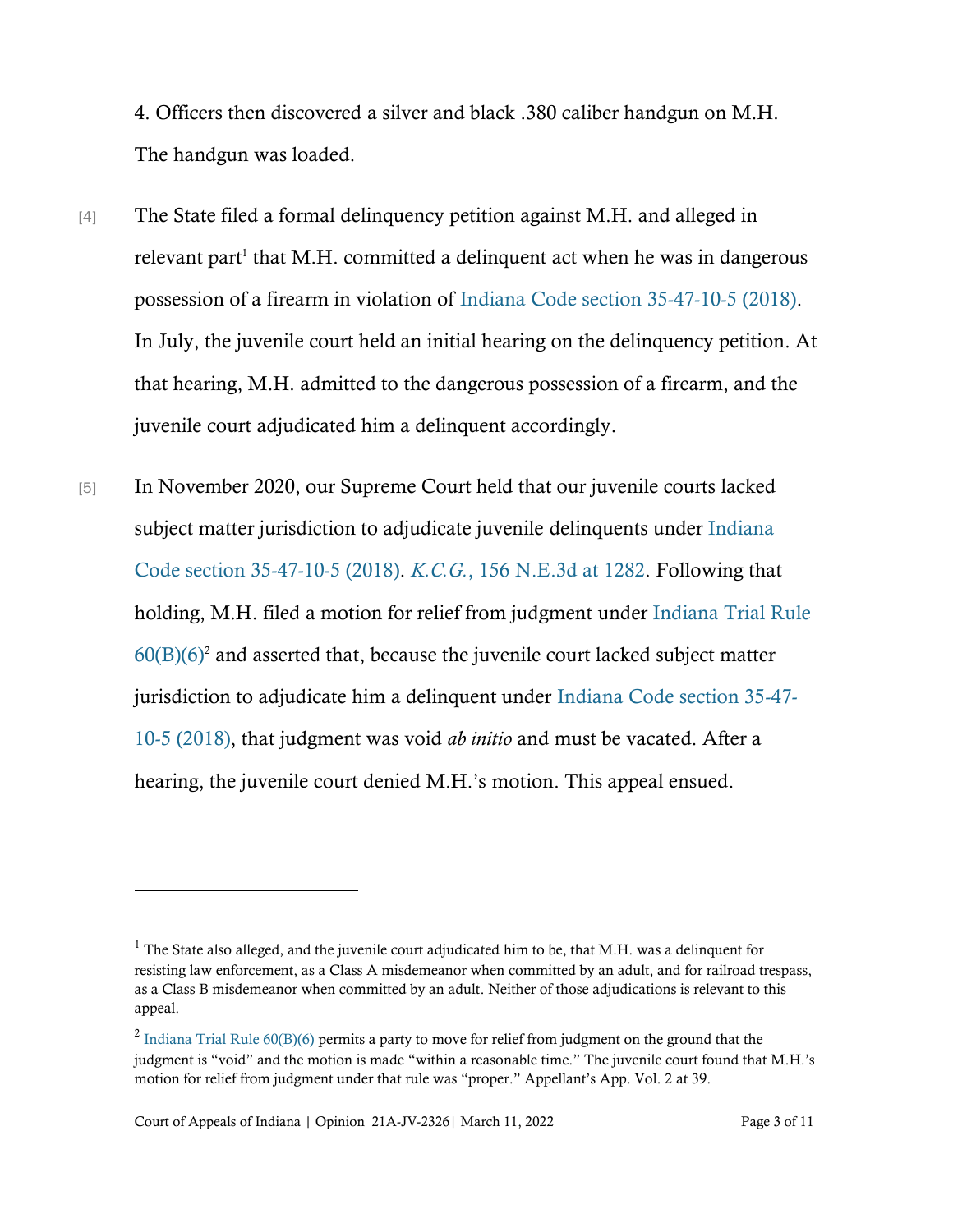## Discussion and Decision

[6] M.H. asserts that the trial court erred as a matter of law when it denied his motion for relief from judgment on the ground that the trial court lacked subject matter jurisdiction to adjudicate him a delinquent under [Indiana Code section](https://www.westlaw.com/Document/ND9B93741E28811E2AA06D468E27035D5/View/FullText.html?transitionType=Default&contextData=(sc.Default)&VR=3.0&RS=cblt1.0)  [35-47-10-5 \(2018\).](https://www.westlaw.com/Document/ND9B93741E28811E2AA06D468E27035D5/View/FullText.html?transitionType=Default&contextData=(sc.Default)&VR=3.0&RS=cblt1.0) This issue presents us with a pure question of law. *See, e.g.*, *[Anderson v. Wayne Post 64, Am. Legion Corp.](https://www.westlaw.com/Document/Iebed5cc8a2c711e381b8b0e9e015e69e/View/FullText.html?transitionType=Default&contextData=(sc.Default)&VR=3.0&RS=cblt1.0)*[, 4 N.E.3d 1200, 1205 \(Ind. Ct. App.](https://www.westlaw.com/Document/Iebed5cc8a2c711e381b8b0e9e015e69e/View/FullText.html?transitionType=Default&contextData=(sc.Default)&VR=3.0&RS=cblt1.0)  [2014\),](https://www.westlaw.com/Document/Iebed5cc8a2c711e381b8b0e9e015e69e/View/FullText.html?transitionType=Default&contextData=(sc.Default)&VR=3.0&RS=cblt1.0) *[trans. denied](https://www.westlaw.com/Document/Iebed5cc8a2c711e381b8b0e9e015e69e/View/FullText.html?transitionType=Default&contextData=(sc.Default)&VR=3.0&RS=cblt1.0)*. As we have explained: "a motion under [\[Trial Rule\]](https://www.westlaw.com/Document/NDC5DDDC0922411DDBEB5CD2E2855D99B/View/FullText.html?transitionType=Default&contextData=(sc.Default)&VR=3.0&RS=cblt1.0)  [60\(B\)\(6\)](https://www.westlaw.com/Document/NDC5DDDC0922411DDBEB5CD2E2855D99B/View/FullText.html?transitionType=Default&contextData=(sc.Default)&VR=3.0&RS=cblt1.0) alleging the judgment is void requires no discretion on the part of the trial court because either the judgment is void or it is valid. Void judgments can be attacked, directly or collaterally, at any time." *[Id.](https://www.westlaw.com/Document/Iebed5cc8a2c711e381b8b0e9e015e69e/View/FullText.html?transitionType=Default&contextData=(sc.Default)&VR=3.0&RS=cblt1.0)* (quoting *[Santiago v. Kilmer](https://www.westlaw.com/Document/I75b12fe7d43211d9bf60c1d57ebc853e/View/FullText.html?transitionType=Default&contextData=(sc.Default)&VR=3.0&RS=da3.0&fragmentIdentifier=co_pp_sp_578_239)*[,](https://www.westlaw.com/Document/I75b12fe7d43211d9bf60c1d57ebc853e/View/FullText.html?transitionType=Default&contextData=(sc.Default)&VR=3.0&RS=da3.0&fragmentIdentifier=co_pp_sp_578_239)  [605 N.E.2d 237, 239 \(Ind. Ct. App. 1992\),](https://www.westlaw.com/Document/I75b12fe7d43211d9bf60c1d57ebc853e/View/FullText.html?transitionType=Default&contextData=(sc.Default)&VR=3.0&RS=da3.0&fragmentIdentifier=co_pp_sp_578_239) *trans. denied*) (internal citations omitted). Therefore:

> a trial court has no discretion on how to rule on a [Trial Rule](https://www.westlaw.com/Document/NDC5DDDC0922411DDBEB5CD2E2855D99B/View/FullText.html?transitionType=Default&contextData=(sc.Default)&VR=3.0&RS=cblt1.0)  [60\(B\)\(6\)](https://www.westlaw.com/Document/NDC5DDDC0922411DDBEB5CD2E2855D99B/View/FullText.html?transitionType=Default&contextData=(sc.Default)&VR=3.0&RS=cblt1.0) motion once a judgment is determined to be either void or valid. If a judgment is void, the trial court cannot enforce it and the motion under [Rule 60\(B\)\(6\)](https://www.westlaw.com/Document/NDC5DDDC0922411DDBEB5CD2E2855D99B/View/FullText.html?transitionType=Default&contextData=(sc.Default)&VR=3.0&RS=da3.0) must be granted; if a judgment is valid, the trial court cannot declare it void and the motion must be denied. Thus, we review *de novo* a trial court's judgment on a [Rule 60\(B\)\(6\)](https://www.westlaw.com/Document/NDC5DDDC0922411DDBEB5CD2E2855D99B/View/FullText.html?transitionType=Default&contextData=(sc.Default)&VR=3.0&RS=da3.0) motion.

*[Id.](https://www.westlaw.com/Document/Iebed5cc8a2c711e381b8b0e9e015e69e/View/FullText.html?transitionType=Default&contextData=(sc.Default)&VR=3.0&RS=cblt1.0)*

[7] Again, in *[K.C.G.](https://www.westlaw.com/Document/I063c2060285f11eba094ed6df7a8b3f2/View/FullText.html?transitionType=Default&contextData=(sc.Default)&VR=3.0&RS=cblt1.0)*, our Supreme Court held that Indiana's juvenile courts lack subject matter jurisdiction to adjudicate juvenile delinquents under [Indiana](https://www.westlaw.com/Document/ND9B93741E28811E2AA06D468E27035D5/View/FullText.html?transitionType=Default&contextData=(sc.Default)&VR=3.0&RS=cblt1.0)  [Code section 35-47-10-5 \(2018\).](https://www.westlaw.com/Document/ND9B93741E28811E2AA06D468E27035D5/View/FullText.html?transitionType=Default&contextData=(sc.Default)&VR=3.0&RS=cblt1.0) [156 N.E.3d at 1282.](https://www.westlaw.com/Document/I063c2060285f11eba094ed6df7a8b3f2/View/FullText.html?transitionType=Default&contextData=(sc.Default)&VR=3.0&RS=da3.0&fragmentIdentifier=co_pp_sp_7902_1282) That statute provides: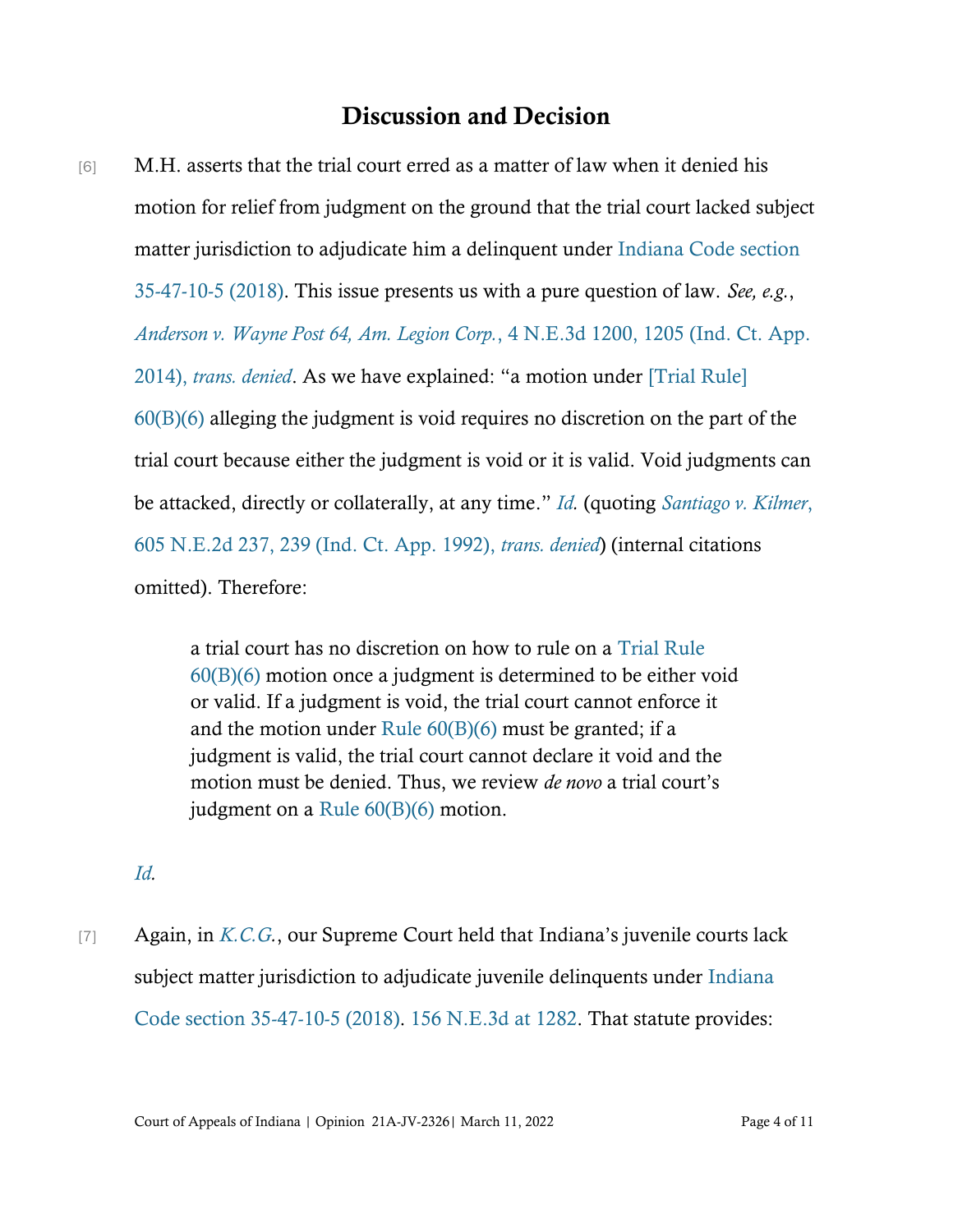A child who knowingly, intentionally, or recklessly possesses a firearm for any purpose other than a purpose described in section 1 of this chapter commits dangerous possession of a firearm, a Class A misdemeanor. However, the offense is a Level 5 felony if the child has a prior conviction under this section or has been adjudicated a delinquent for an act that would be an offense under this section if committed by an adult.

#### [I.C. § 35-47-10-5\(a\) \(2018\).](https://www.westlaw.com/Document/ND9B93741E28811E2AA06D468E27035D5/View/FullText.html?transitionType=Default&contextData=(sc.Default)&VR=3.0&RS=cblt1.0)

[8] Our Supreme Court explained why that statute failed to authorize our juvenile courts to adjudicate juvenile delinquents for the dangerous possession of a firearm:

> Juvenile courts, as creatures of statute, can adjudicate only those disputes our legislature has authorized. *D.P. v. State*[, 151 N.E.3d](https://www.westlaw.com/Document/I7ac536a0f22811ea8a16b8dfad4105f5/View/FullText.html?transitionType=Default&contextData=(sc.Default)&VR=3.0&RS=da3.0&fragmentIdentifier=co_pp_sp_7902_1213)  [1210, 1213 \(Ind. 2020\)](https://www.westlaw.com/Document/I7ac536a0f22811ea8a16b8dfad4105f5/View/FullText.html?transitionType=Default&contextData=(sc.Default)&VR=3.0&RS=da3.0&fragmentIdentifier=co_pp_sp_7902_1213). When the legislature sets out "statutory jurisdictional prerequisites", and those are not met, "the juvenile court has no power to hear and decide the matter." *[Id.](https://www.westlaw.com/Document/I7ac536a0f22811ea8a16b8dfad4105f5/View/FullText.html?transitionType=Default&contextData=(sc.Default)&VR=3.0&RS=da3.0)* Relevant here, juvenile courts have "exclusive original jurisdiction" over proceedings in which a "child"—a person less than 18 years of age—is "alleged to be a delinquent child under IC 31-37." *See* [I.C. §§ 31-9-1-1,](https://www.westlaw.com/Document/N899461F0816311DB8132CD13D2280436/View/FullText.html?transitionType=Default&contextData=(sc.Default)&VR=3.0&RS=cblt1.0) [31-9-2-13\(d\)\(1\),](https://www.westlaw.com/Document/NEAB4F72092F211E9897BE981991D4DEA/View/FullText.html?transitionType=Default&contextData=(sc.Default)&VR=3.0&RS=cblt1.0) [31-30-1-1\(1\)](https://www.westlaw.com/Document/N4CC8D39079CA11E1A42D9E319E9A101E/View/FullText.html?transitionType=Default&contextData=(sc.Default)&VR=3.0&RS=cblt1.0). A "delinquent child" is one who commits a "delinquent act" under Chapter 31- 37-1, *id.* [§ 31-37-1-1](https://www.westlaw.com/Document/N20EBF1F0816711DB8132CD13D2280436/View/FullText.html?transitionType=Default&contextData=(sc.Default)&VR=3.0&RS=da3.0), defined as an act "that would be an offense if committed by an adult". *Id.* [§ 31-37-1-2.](https://www.westlaw.com/Document/N20E116D0A32211EBB40EA0C3B6229607/View/FullText.html?transitionType=Default&contextData=(sc.Default)&VR=3.0&RS=da3.0) Thus, for the State to invoke the juvenile court's jurisdiction, it must allege the respondent is a child who committed an act that would be a crime if an adult did it. *See [D.P.](https://www.westlaw.com/Document/I7ac536a0f22811ea8a16b8dfad4105f5/View/FullText.html?transitionType=Default&contextData=(sc.Default)&VR=3.0&RS=da3.0&fragmentIdentifier=co_pp_sp_7902_1213)*[, 151 N.E.3d at 1213.](https://www.westlaw.com/Document/I7ac536a0f22811ea8a16b8dfad4105f5/View/FullText.html?transitionType=Default&contextData=(sc.Default)&VR=3.0&RS=da3.0&fragmentIdentifier=co_pp_sp_7902_1213)

> Here, the State filed its petition under [Section 31-30-1-1](https://www.westlaw.com/Document/N4CC8D39079CA11E1A42D9E319E9A101E/View/FullText.html?transitionType=Default&contextData=(sc.Default)&VR=3.0&RS=cblt1.0) and incanted [Section 31-37-1-2.](https://www.westlaw.com/Document/N20E116D0A32211EBB40EA0C3B6229607/View/FullText.html?transitionType=Default&contextData=(sc.Default)&VR=3.0&RS=da3.0) The petition purports to allege that K.C.G. was a "delinquent child", and that his conduct "would [have been] an offense if committed by an adult", *id.* [§ 31-37-1-2.](https://www.westlaw.com/Document/N20E116D0A32211EBB40EA0C3B6229607/View/FullText.html?transitionType=Default&contextData=(sc.Default)&VR=3.0&RS=da3.0)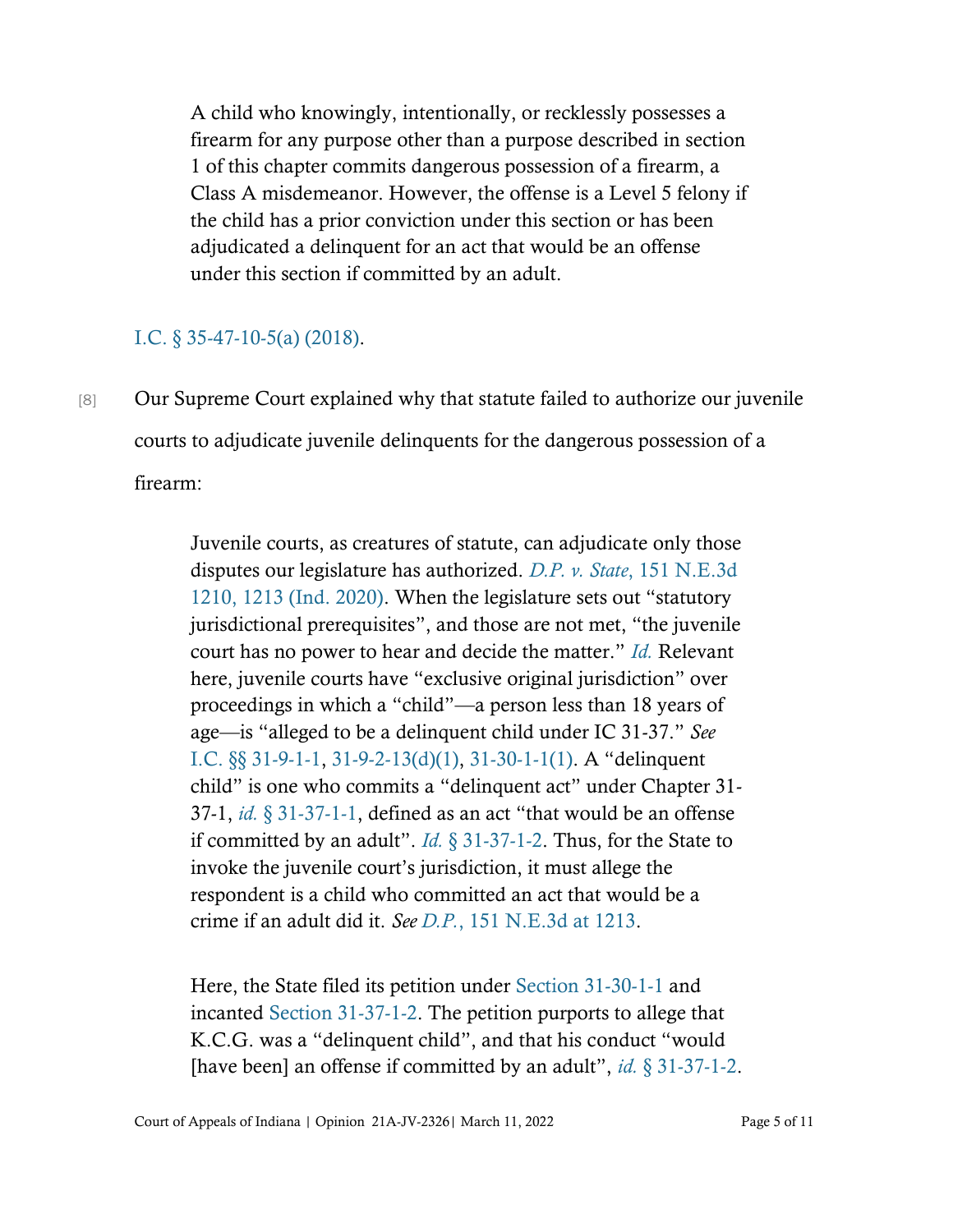The alleged conduct, according to the State, was misdemeanor "dangerous possession of a firearm". Yet the dangerouspossession statute defines the offense in terms of a "child" who "knowingly, intentionally, or recklessly possesses a firearm for any purpose other than a purpose described in [\[IC 35-47-10-1](https://www.westlaw.com/Document/N368DFFB0D4BD11E38EE7B9F5B6A19B0D/View/FullText.html?transitionType=Default&contextData=(sc.Default)&VR=3.0&RS=cblt1.0)]." [I.C. § 35-47-10-5\(a\).](https://www.westlaw.com/Document/ND9B93741E28811E2AA06D468E27035D5/View/FullText.html?transitionType=Default&contextData=(sc.Default)&VR=3.0&RS=cblt1.0) This provision is clear and applies only to children; adults cannot commit dangerous possession of a firearm. Thus, K.C.G.'s alleged possession of a firearm could never be an offense committed by an adult, and the State's nominal allegation that K.C.G. is a "delinquent child" because he committed a "delinquent act" failed as a matter of law, meaning the juvenile court lacked jurisdiction.

#### *[K.C.G.](https://www.westlaw.com/Document/I063c2060285f11eba094ed6df7a8b3f2/View/FullText.html?transitionType=Default&contextData=(sc.Default)&VR=3.0&RS=da3.0&fragmentIdentifier=co_pp_sp_7902_1283)*[, 156 N.E.3d at 1283.](https://www.westlaw.com/Document/I063c2060285f11eba094ed6df7a8b3f2/View/FullText.html?transitionType=Default&contextData=(sc.Default)&VR=3.0&RS=da3.0&fragmentIdentifier=co_pp_sp_7902_1283)

[9] The court added the following analysis:

Perhaps anticipating our "means-what-it-says" interpretive approach, the State points to the second sentence in [Subsection](https://www.westlaw.com/Document/ND9B93741E28811E2AA06D468E27035D5/View/FullText.html?transitionType=Default&contextData=(sc.Default)&VR=3.0&RS=cblt1.0)  [35-47-10-5\(a\),](https://www.westlaw.com/Document/ND9B93741E28811E2AA06D468E27035D5/View/FullText.html?transitionType=Default&contextData=(sc.Default)&VR=3.0&RS=cblt1.0) which provides for an enhancement to a Level 5 felony for a juvenile adjudged delinquent for the dangerouspossession offense: "However, the offense is a Level 5 felony if the child . . . has been adjudicated a delinquent for an act that would be an offense under this section if committed by an adult." *Id.* According to the State, this provision shows the legislature intended that juveniles can be adjudicated delinquent for violating this statute.

The State's position is not without force, and it has the virtue of reflecting prevailing law as announced by our court of appeals. *See, e.g.*, *[C.C. v. State](https://www.westlaw.com/Document/Ieddb02d1542511deabded03f2b83b8a4/View/FullText.html?transitionType=Default&contextData=(sc.Default)&VR=3.0&RS=da3.0&fragmentIdentifier=co_pp_sp_578_558)*[, 907 N.E.2d 556, 558 \(Ind. Ct. App. 2009\);](https://www.westlaw.com/Document/Ieddb02d1542511deabded03f2b83b8a4/View/FullText.html?transitionType=Default&contextData=(sc.Default)&VR=3.0&RS=da3.0&fragmentIdentifier=co_pp_sp_578_558) *[J.S. v. State](https://www.westlaw.com/Document/Id6bb0610ec2b11e8aec5b23c3317c9c0/View/FullText.html?transitionType=Default&contextData=(sc.Default)&VR=3.0&RS=da3.0&fragmentIdentifier=co_pp_sp_7902_519)*[, 114 N.E.3d 518, 519 \(Ind. Ct. App. 2018\)](https://www.westlaw.com/Document/Id6bb0610ec2b11e8aec5b23c3317c9c0/View/FullText.html?transitionType=Default&contextData=(sc.Default)&VR=3.0&RS=da3.0&fragmentIdentifier=co_pp_sp_7902_519) (affirming delinquency adjudication for dangerous possession of a firearm); *[J.G. v. State](https://www.westlaw.com/Document/Ie6ff12c006ba11e8a9cdefc89ba18cd7/View/FullText.html?transitionType=Default&contextData=(sc.Default)&VR=3.0&RS=da3.0&fragmentIdentifier=co_pp_sp_7902_1125)*[, 93 N.E.3d 1112, 1125 \(Ind. Ct. App. 2018\)](https://www.westlaw.com/Document/Ie6ff12c006ba11e8a9cdefc89ba18cd7/View/FullText.html?transitionType=Default&contextData=(sc.Default)&VR=3.0&RS=da3.0&fragmentIdentifier=co_pp_sp_7902_1125) (same). But we decline to embrace that approach. Rather than crediting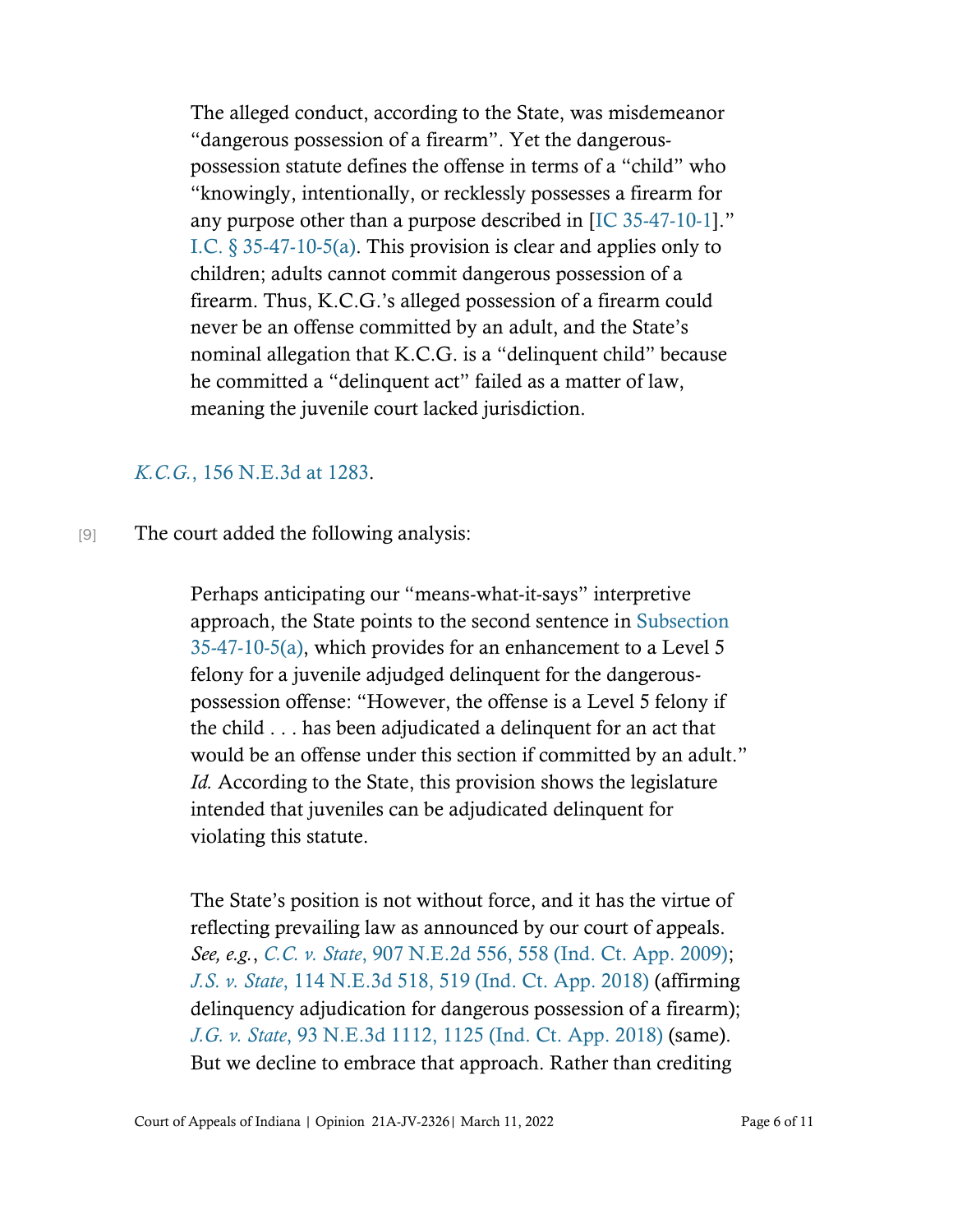the asserted intent behind the criminal statute, [I.C. § 35-47-10-5,](https://www.westlaw.com/Document/ND9B93741E28811E2AA06D468E27035D5/View/FullText.html?transitionType=Default&contextData=(sc.Default)&VR=3.0&RS=cblt1.0) we give dispositive weight to the plain language of the jurisdictional statute, *id.* [§ 31-30-1-1.](https://www.westlaw.com/Document/N4CC8D39079CA11E1A42D9E319E9A101E/View/FullText.html?transitionType=Default&contextData=(sc.Default)&VR=3.0&RS=cblt1.0) As shown above, the jurisdictional statute establishes that the State must allege the child committed an "act that would be an offense if committed by an adult". *Id.* [§ 31-37-1-2.](https://www.westlaw.com/Document/N20E116D0A32211EBB40EA0C3B6229607/View/FullText.html?transitionType=Default&contextData=(sc.Default)&VR=3.0&RS=da3.0) Even if the State were correct about legislative intent, we decline to ignore the clear jurisdictional mandate of [Section 31-30-1-1](https://www.westlaw.com/Document/N4CC8D39079CA11E1A42D9E319E9A101E/View/FullText.html?transitionType=Default&contextData=(sc.Default)&VR=3.0&RS=cblt1.0) based on an inference from an entirely separate statute.

Our position finds further support from the fact that we have long interpreted criminal statutes strictly against the State, *[Suggs v.](https://www.westlaw.com/Document/I0d583a520eaf11e6b4bafa136b480ad2/View/FullText.html?transitionType=Default&contextData=(sc.Default)&VR=3.0&RS=da3.0&fragmentIdentifier=co_pp_sp_7902_1194)  [State](https://www.westlaw.com/Document/I0d583a520eaf11e6b4bafa136b480ad2/View/FullText.html?transitionType=Default&contextData=(sc.Default)&VR=3.0&RS=da3.0&fragmentIdentifier=co_pp_sp_7902_1194)*[, 51 N.E.3d 1190, 1194 \(Ind. 2016\),](https://www.westlaw.com/Document/I0d583a520eaf11e6b4bafa136b480ad2/View/FullText.html?transitionType=Default&contextData=(sc.Default)&VR=3.0&RS=da3.0&fragmentIdentifier=co_pp_sp_7902_1194) and it is undisputed that the statute at issue here defines a crime with possible penal consequences. . . .

*Id.* [at 1283](https://www.westlaw.com/Document/I063c2060285f11eba094ed6df7a8b3f2/View/FullText.html?transitionType=Default&contextData=(sc.Default)&VR=3.0&RS=da3.0&fragmentIdentifier=co_pp_sp_7902_1283)–[84.](https://www.westlaw.com/Document/I063c2060285f11eba094ed6df7a8b3f2/View/FullText.html?transitionType=Default&contextData=(sc.Default)&VR=3.0&RS=da3.0&fragmentIdentifier=co_pp_sp_7902_1283) Finally, the court concluded: "we hold that the juvenile court lacked subject-matter jurisdiction. The State's petition did not (because, as a matter of law, it could not) allege a jurisdictional prerequisite—that K.C.G.'s conduct was 'an act that would be an offense if committed by an adult'." *[Id.](https://www.westlaw.com/Document/I063c2060285f11eba094ed6df7a8b3f2/View/FullText.html?transitionType=Default&contextData=(sc.Default)&VR=3.0&RS=da3.0&fragmentIdentifier=co_pp_sp_7902_1285)* [at](https://www.westlaw.com/Document/I063c2060285f11eba094ed6df7a8b3f2/View/FullText.html?transitionType=Default&contextData=(sc.Default)&VR=3.0&RS=da3.0&fragmentIdentifier=co_pp_sp_7902_1285)  [1285.](https://www.westlaw.com/Document/I063c2060285f11eba094ed6df7a8b3f2/View/FullText.html?transitionType=Default&contextData=(sc.Default)&VR=3.0&RS=da3.0&fragmentIdentifier=co_pp_sp_7902_1285) The court therefore "vacate[d] the juvenile court's adjudication of K.C.G. as a delinquent child for dangerously possessing a firearm" and "remand[ed] with instructions to dismiss the State's petition." *[Id.](https://www.westlaw.com/Document/I063c2060285f11eba094ed6df7a8b3f2/View/FullText.html?transitionType=Default&contextData=(sc.Default)&VR=3.0&RS=cblt1.0)*

[10] Here, M.H.'s motion for relief from judgment merely asked the juvenile court to apply the plain holding of *[K.C.G.](https://www.westlaw.com/Document/I063c2060285f11eba094ed6df7a8b3f2/View/FullText.html?transitionType=Default&contextData=(sc.Default)&VR=3.0&RS=cblt1.0)* That is, relying on *[K.C.G.](https://www.westlaw.com/Document/I063c2060285f11eba094ed6df7a8b3f2/View/FullText.html?transitionType=Default&contextData=(sc.Default)&VR=3.0&RS=cblt1.0)*, M.H. asserted that the juvenile court lacked subject matter jurisdiction to hear the State's petition that M.H. was a delinquent under the dangerous-possession-of-afirearm statute for his June 2019 possession of a firearm. There is simply no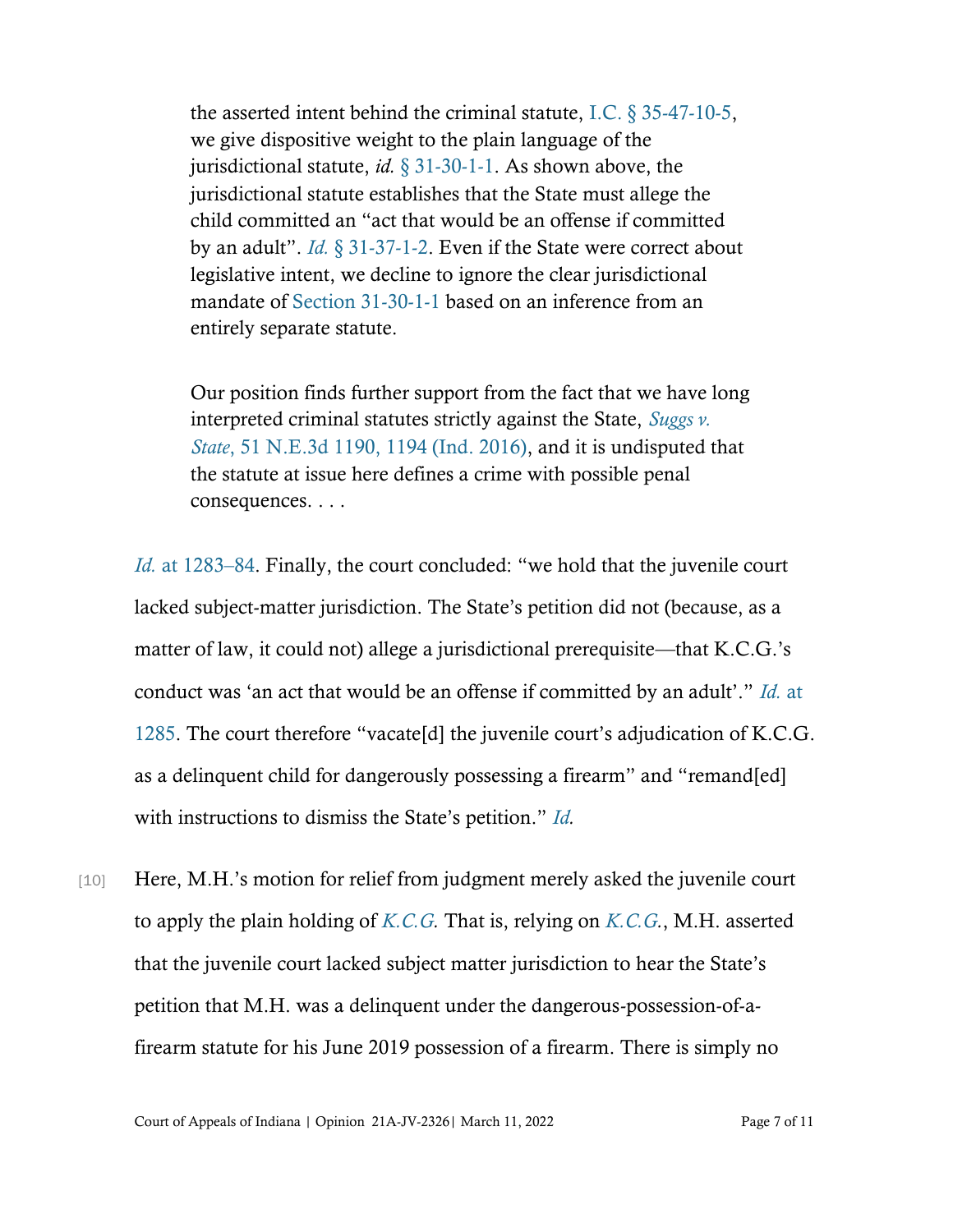question that M.H.'s motion for relief for judgment was sound. *See id.* [at 1282](https://www.westlaw.com/Document/I063c2060285f11eba094ed6df7a8b3f2/View/FullText.html?transitionType=Default&contextData=(sc.Default)&VR=3.0&RS=da3.0&fragmentIdentifier=co_pp_sp_7902_1282)[–](https://www.westlaw.com/Document/I063c2060285f11eba094ed6df7a8b3f2/View/FullText.html?transitionType=Default&contextData=(sc.Default)&VR=3.0&RS=da3.0&fragmentIdentifier=co_pp_sp_7902_1282) [85.](https://www.westlaw.com/Document/I063c2060285f11eba094ed6df7a8b3f2/View/FullText.html?transitionType=Default&contextData=(sc.Default)&VR=3.0&RS=da3.0&fragmentIdentifier=co_pp_sp_7902_1282) As a matter of law under *[K.C.G.](https://www.westlaw.com/Document/I063c2060285f11eba094ed6df7a8b3f2/View/FullText.html?transitionType=Default&contextData=(sc.Default)&VR=3.0&RS=cblt1.0)*, M.H. is correct that the juvenile court's adjudication against him under the dangerous-possession-of-a-firearm statute was void on these facts.

- [11] Nonetheless, the juvenile court relied on an April 2021 statutory amendment to avoid applying the plain holding of *[K.C.G.](https://www.westlaw.com/Document/I063c2060285f11eba094ed6df7a8b3f2/View/FullText.html?transitionType=Default&contextData=(sc.Default)&VR=3.0&RS=cblt1.0)* In that emergency legislation, the Indiana General Assembly amended [Indiana Code section 31-37-1-2](https://www.westlaw.com/Document/N20E116D0A32211EBB40EA0C3B6229607/View/FullText.html?transitionType=Default&contextData=(sc.Default)&VR=3.0&RS=da3.0) to read in relevant part as follows: "A child commits a delinquent act if, before becoming eighteen (18) years of age, the child commits an act . . . in violation of [I.C.  $\S$ ] [35-47-10-5](https://www.westlaw.com/Document/ND9B93741E28811E2AA06D468E27035D5/View/FullText.html?transitionType=Default&contextData=(sc.Default)&VR=3.0&RS=cblt1.0) . . . ." P.L. 84-2021 § 1 (effective Apr. 19, 2021). But nothing in that amendment speaks to making the amendment retroactive. *See [id.](https://www.westlaw.com/Document/N20E116D0A32211EBB40EA0C3B6229607/View/FullText.html?transitionType=Default&contextData=(sc.Default)&VR=3.0&RS=cblt1.0)*
- [12] Applying the amendment retroactively would imperil M.H.'s constitutional right to be free from *ex post facto* laws. It is beyond dispute that penal statutes in effect at the time of an offense are controlling. *E.g.*, *Smith v. State*[, 675 N.E.2d](https://www.westlaw.com/Document/Iace60957d3d211d983e7e9deff98dc6f/View/FullText.html?transitionType=Default&contextData=(sc.Default)&VR=3.0&RS=da3.0&fragmentIdentifier=co_pp_sp_578_695)  [693, 695 \(Ind. 1996\)](https://www.westlaw.com/Document/Iace60957d3d211d983e7e9deff98dc6f/View/FullText.html?transitionType=Default&contextData=(sc.Default)&VR=3.0&RS=da3.0&fragmentIdentifier=co_pp_sp_578_695) ("One of our well established rules of criminal law is that the controlling law is that which is in effect at the time the crime is committed."). As the Supreme Court of the United States has made clear:

An *ex post facto* law has been defined by this Court as one 'that makes an action done before the passing of the law, and which was innocent when done, criminal; and punishes such action,' or 'that aggravates a crime, or makes it greater than it was, when committed.' *Calder v. Bull*[, 3 Dall. 386, 390, 1 L.](https://www.westlaw.com/Document/If23aa0de9cc111d9bdd1cfdd544ca3a4/View/FullText.html?transitionType=Default&contextData=(sc.Default)&VR=3.0&RS=da3.0&fragmentIdentifier=co_pp_sp_304_390) [Ed. 648.](https://www.westlaw.com/Document/If23aa0de9cc111d9bdd1cfdd544ca3a4/View/FullText.html?transitionType=Default&contextData=(sc.Default)&VR=3.0&RS=da3.0&fragmentIdentifier=co_pp_sp_304_390) . . . The fundamental principle that 'the required criminal law must have existed when the conduct in issue occurred,' Hall, General Principles of Criminal Law (2d ed. 1960), at 58–59, must apply to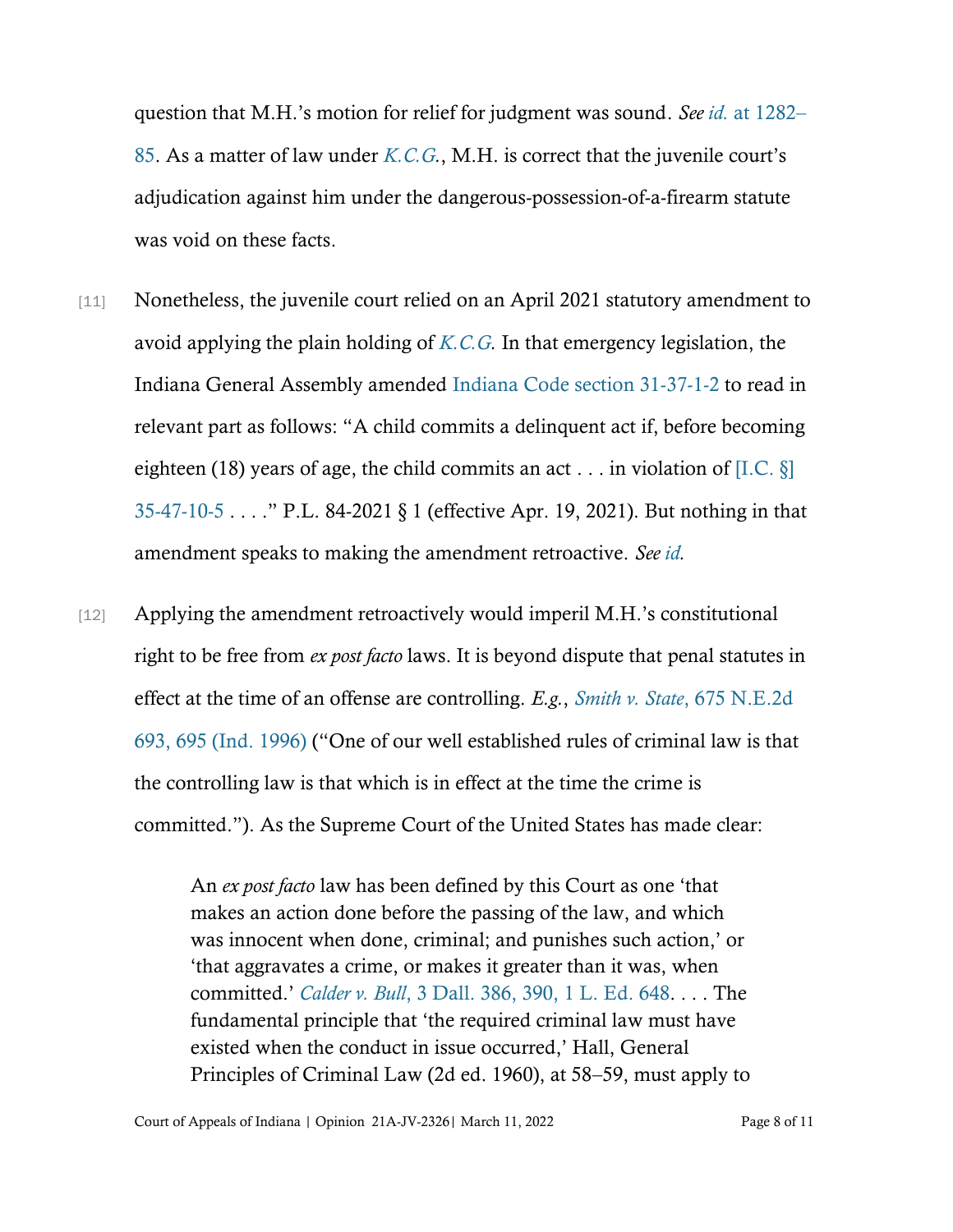bar retroactive criminal prohibitions emanating from courts as well as from legislatures. . . .

*[Bouie v. City of Columbia](https://www.westlaw.com/Document/I2226ba469bf011d993e6d35cc61aab4a/View/FullText.html?transitionType=Default&contextData=(sc.Default)&VR=3.0&RS=da3.0&fragmentIdentifier=co_pp_sp_780_353)*, 378 U.S. 347, 353–[54 \(1964\)](https://www.westlaw.com/Document/I2226ba469bf011d993e6d35cc61aab4a/View/FullText.html?transitionType=Default&contextData=(sc.Default)&VR=3.0&RS=da3.0&fragmentIdentifier=co_pp_sp_780_353) (footnote omitted). Here, *[K.C.G.](https://www.westlaw.com/Document/I063c2060285f11eba094ed6df7a8b3f2/View/FullText.html?transitionType=Default&contextData=(sc.Default)&VR=3.0&RS=cblt1.0)* made clear that the juvenile court had no subject matter jurisdiction under the law at the time of M.H.'s purported offense to hear the State's petition. Applying the statutory amendment retroactively would turn an act that was not punishable at the time into a punishable act, which is forbidden. *[Id.](https://www.westlaw.com/Document/I2226ba469bf011d993e6d35cc61aab4a/View/FullText.html?transitionType=Default&contextData=(sc.Default)&VR=3.0&RS=da3.0)*

- [13] Still, the juvenile court relied on *[N.G. v. State](https://www.westlaw.com/Document/I6aa36330b66b11ea93a0cf5da1431849/View/FullText.html?transitionType=Default&contextData=(sc.Default)&VR=3.0&RS=da3.0)* to apply the statutory amendment here retroactively, but that reliance was misplaced. In *[N.G.](https://www.westlaw.com/Document/I6aa36330b66b11ea93a0cf5da1431849/View/FullText.html?transitionType=Default&contextData=(sc.Default)&VR=3.0&RS=cblt1.0)*, our Supreme Court analyzed whether an expungement statute had retroactive effect and held that it did. [148 N.E.3d 971, 975 \(Ind. 2020\).](https://www.westlaw.com/Document/I6aa36330b66b11ea93a0cf5da1431849/View/FullText.html?transitionType=Default&contextData=(sc.Default)&VR=3.0&RS=da3.0&fragmentIdentifier=co_pp_sp_7902_975) In so holding, the court stated that, "[a]bsent explicit language to the contrary, statutes generally do not apply retroactively. But there is a well-established exception for remedial statutes." *[Id.](https://www.westlaw.com/Document/I6aa36330b66b11ea93a0cf5da1431849/View/FullText.html?transitionType=Default&contextData=(sc.Default)&VR=3.0&RS=da3.0&fragmentIdentifier=co_pp_sp_7902_973)* [at 973.](https://www.westlaw.com/Document/I6aa36330b66b11ea93a0cf5da1431849/View/FullText.html?transitionType=Default&contextData=(sc.Default)&VR=3.0&RS=da3.0&fragmentIdentifier=co_pp_sp_7902_973)
- Court of Appeals of Indiana | Opinion 21A-JV-2326| March 11, 2022 Page 9 of 11 [14] Here, again, there is no explicit language in the statutory amendment to apply that amendment retroactively. And, while the statutory amendment to our juvenile courts' jurisdiction superseded our Supreme Court's holding in *[K.C.G.](https://www.westlaw.com/Document/I063c2060285f11eba094ed6df7a8b3f2/View/FullText.html?transitionType=Default&contextData=(sc.Default)&VR=3.0&RS=cblt1.0)*, the amendment was not remedial. Rather, it simply expanded the jurisdiction of our juvenile courts to hear petitions where *[K.C.G.](https://www.westlaw.com/Document/I063c2060285f11eba094ed6df7a8b3f2/View/FullText.html?transitionType=Default&contextData=(sc.Default)&VR=3.0&RS=cblt1.0)* had held that our juvenile courts lacked that jurisdiction. The statutory amendment is not analogous to an expungement statute, which exists to "giv[e] ex-offenders relief from the stigma associated with past criminal behavior—a second chance." *[Id.](https://www.westlaw.com/Document/I6aa36330b66b11ea93a0cf5da1431849/View/FullText.html?transitionType=Default&contextData=(sc.Default)&VR=3.0&RS=da3.0&fragmentIdentifier=co_pp_sp_7902_975)* [at 975.](https://www.westlaw.com/Document/I6aa36330b66b11ea93a0cf5da1431849/View/FullText.html?transitionType=Default&contextData=(sc.Default)&VR=3.0&RS=da3.0&fragmentIdentifier=co_pp_sp_7902_975) Retroactively applying the statutory amendment here would not give an alleged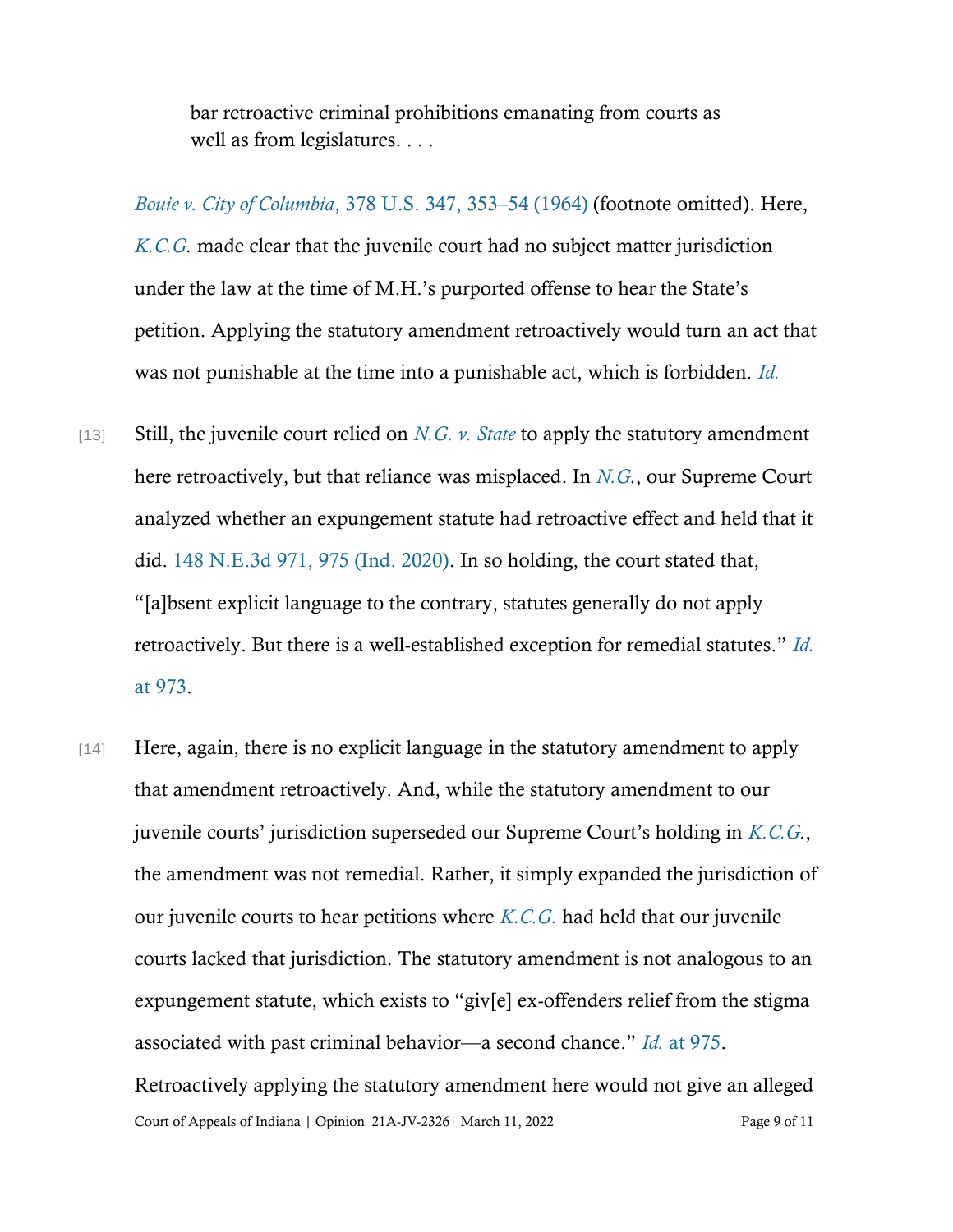juvenile delinquent a second chance at avoiding penal consequences; it would give the State a second chance at obtaining penal consequences, which, again, is forbidden. The juvenile court erred when it relied on *[N.G.](https://www.westlaw.com/Document/I6aa36330b66b11ea93a0cf5da1431849/View/FullText.html?transitionType=Default&contextData=(sc.Default)&VR=3.0&RS=cblt1.0)* to deny M.H.'s motion for relief from judgment.

- [15] The State also attempts on appeal to avoid the obvious and straight-forward application of *[K.C.G.](https://www.westlaw.com/Document/I063c2060285f11eba094ed6df7a8b3f2/View/FullText.html?transitionType=Default&contextData=(sc.Default)&VR=3.0&RS=cblt1.0)* by asserting that *[K.C.G.](https://www.westlaw.com/Document/I063c2060285f11eba094ed6df7a8b3f2/View/FullText.html?transitionType=Default&contextData=(sc.Default)&VR=3.0&RS=cblt1.0)* broke with precedent and declared a new rule that should not be applied retroactively. But, while our Supreme Court acknowledged that there had been some precedent from our Court in upholding juvenile adjudications under the dangerous-possession-of-afirearm statute, there was no conflicting precedent from the Indiana Supreme Court on the issue. *See id.* [at 1283](https://www.westlaw.com/Document/I063c2060285f11eba094ed6df7a8b3f2/View/FullText.html?transitionType=Default&contextData=(sc.Default)&VR=3.0&RS=da3.0&fragmentIdentifier=co_pp_sp_7902_1283)–[84.](https://www.westlaw.com/Document/I063c2060285f11eba094ed6df7a8b3f2/View/FullText.html?transitionType=Default&contextData=(sc.Default)&VR=3.0&RS=da3.0&fragmentIdentifier=co_pp_sp_7902_1283) Indeed, our Supreme Court's analysis in *[K.C.G.](https://www.westlaw.com/Document/I063c2060285f11eba094ed6df7a8b3f2/View/FullText.html?transitionType=Default&contextData=(sc.Default)&VR=3.0&RS=cblt1.0)* was rooted in the court's own precedent concerning our juvenile courts' jurisdiction and statutory interpretation. *See [id.](https://www.westlaw.com/Document/I063c2060285f11eba094ed6df7a8b3f2/View/FullText.html?transitionType=Default&contextData=(sc.Default)&VR=3.0&RS=cblt1.0)* We are not persuaded that *[K.C.G.](https://www.westlaw.com/Document/I063c2060285f11eba094ed6df7a8b3f2/View/FullText.html?transitionType=Default&contextData=(sc.Default)&VR=3.0&RS=cblt1.0)* was a novel reading of the law, and we reject the State's assertions to the contrary.
- [16] In sum, under the law in effect at the time of M.H.'s actions in June 2019, the juvenile court lacked subject matter jurisdiction to hear the State's petition that M.H. should be adjudicated a delinquent under the dangerous-possession-of-afirearm statute. Because a challenge to a court's subject matter jurisdiction may be raised at any time, we agree with M.H. that the juvenile court erred when it denied his motion for relief from judgment. We reverse and remand with instructions for the juvenile court to grant M.H.'s motion for relief from

Court of Appeals of Indiana | Opinion 21A-JV-2326| March 11, 2022 Page 10 of 11